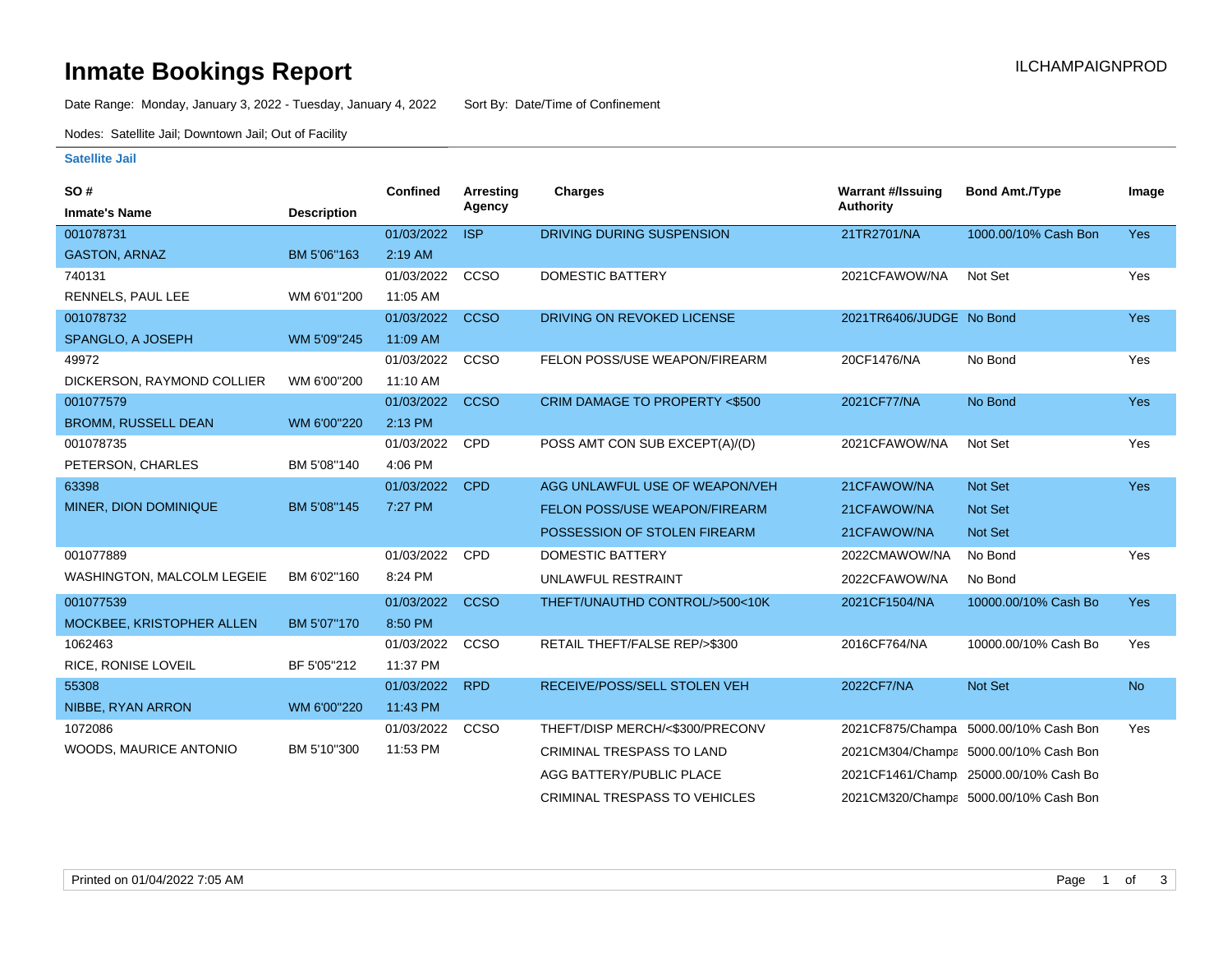# **Inmate Bookings Report Installation Control Control Control Control Control Control Control Control Control Control Control Control Control Control Control Control Control Control Control Control Control Control Control**

Date Range: Monday, January 3, 2022 - Tuesday, January 4, 2022 Sort By: Date/Time of Confinement

Nodes: Satellite Jail; Downtown Jail; Out of Facility

### **Satellite Jail**

| <b>SO#</b>                   |                    | <b>Confined</b> | Arresting  | Charges                               | Warrant #/Issuing | <b>Bond Amt./Type</b> | Image     |
|------------------------------|--------------------|-----------------|------------|---------------------------------------|-------------------|-----------------------|-----------|
| <b>Inmate's Name</b>         | <b>Description</b> |                 | Agency     |                                       | Authority         |                       |           |
| 001078736                    |                    | 01/04/2022      | <b>ISP</b> | DRVG UNDER INFLU/BAC 0.08             | 2022DTAWOW/NA     | Not Set               | <b>No</b> |
| LOPEZ-PEREZ, FELIX FORTUNATO | SM 5'05"140        | $2:16$ AM       |            | <b>OPERATE UNINSURED MTR VEHICLE</b>  | 2022TRAWOW/NA     | Not Set               |           |
|                              |                    |                 |            | DRVG UNDER INFLU OF ALCOHOL           | 2022DTAWOW/NA     | Not Set               |           |
|                              |                    |                 |            | HEAD/TAIL/SIDELIGHT/1ST.2ND           | 2022TRAWOW/NA     | Not Set               |           |
|                              |                    |                 |            | DRIVING ON SUSPENDED LICENSE          | 2022TRAWOW/NA     | Not Set               |           |
|                              |                    |                 |            | <b>REGIS EXPIRATION/1ST &amp; 2ND</b> | 2022TRAWOW/NA     | Not Set               |           |
|                              |                    |                 |            | <b>DISPLAY PLATE ATTACHMENT/1-2ND</b> | 2022TRAWOW/NA     | Not Set               |           |
|                              |                    |                 |            | AGG DUI/NO VALID DL                   | 2022CFAWOW/NA     | Not Set               |           |
|                              |                    |                 |            | AGG DUI/NO VALID INS                  | 2022CFAWOW/NA     | Not Set               |           |

**Total Satellite J13**